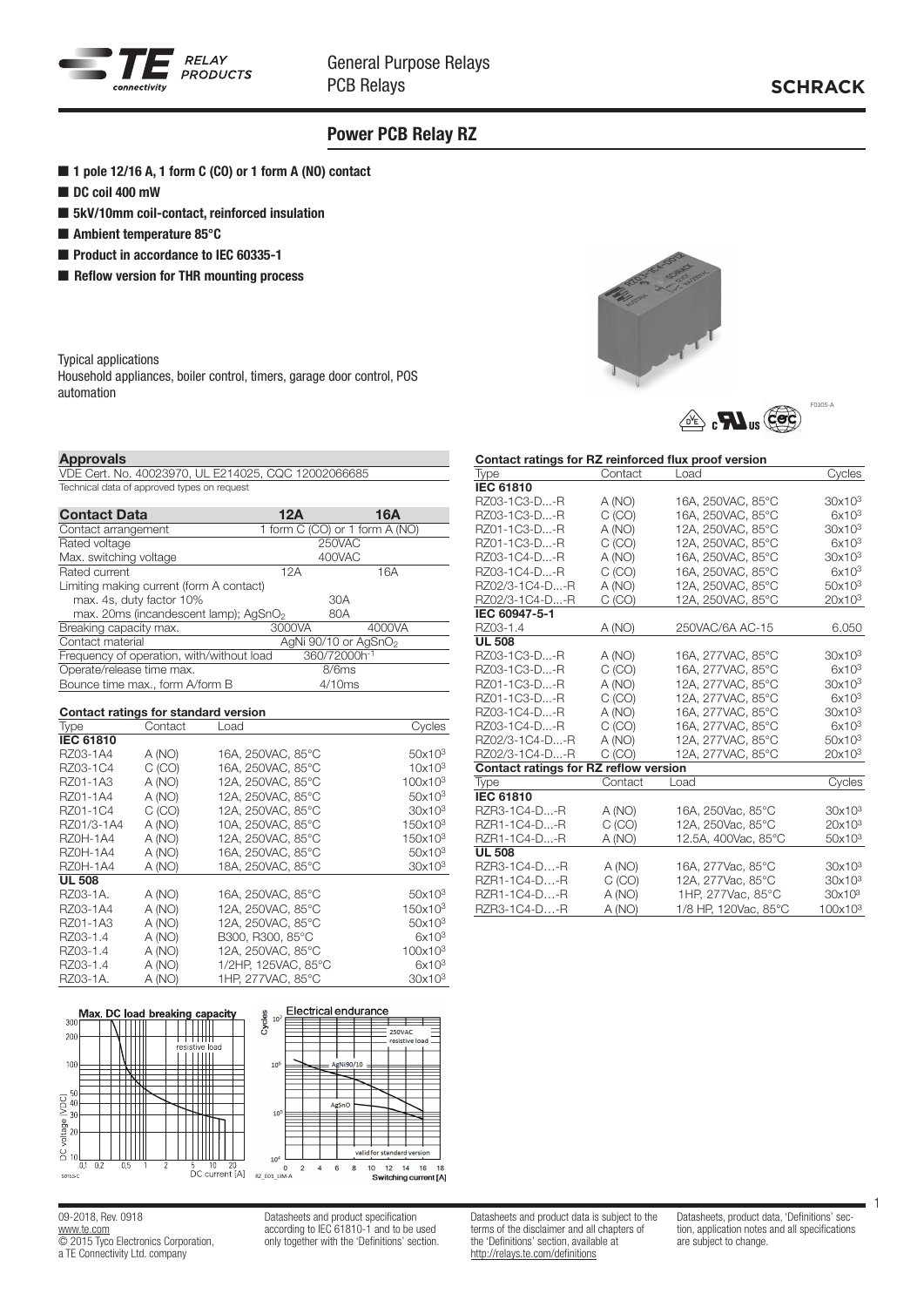

# **SCHRACK**

# Power PCB Relay RZ (Continued)

Mechanical endurance  $>10x10^6$  operations

| <b>Coil Data</b>                        |            |  |
|-----------------------------------------|------------|--|
| Coil voltage range                      | 3 to 48VDC |  |
| Operative range, IEC 61810              |            |  |
| Coil insulation system according UL1446 | class F    |  |

## Coil versions, DC coil

| Coil | Rated      | Operate    | Release    | Coil           | Rated coil |
|------|------------|------------|------------|----------------|------------|
| code | voltage    | voltage    | voltage    | resistance     | power      |
|      | <b>VDC</b> | <b>VDC</b> | <b>VDC</b> | $\Omega$ + 10% | mW         |
| D003 | 3          | 2.1        | 0.3        | 22             | 410        |
| D005 | 5          | 3.5        | 0.5        | 60             | 420        |
| D006 | 6          | 4.2        | 0.6        | 90             | 400        |
| D009 | 9          | 6.3        | 0.9        | 200            | 400        |
| D012 | 12         | 8.4        | 1.2        | 360            | 400        |
| D015 | 15         | 10.5       | 1.5        | 562            | 410        |
| D024 | 24         | 16.8       | 2.4        | 1440           | 400        |
| D048 | 48         | 33.6       | 4.8        | 5730           | 400        |

All figures are given for coil without pre-energization, at ambient temperature +23°C. Other coil voltages on request.

## Insulation Data

| Initial dielectric strength        |                |  |
|------------------------------------|----------------|--|
| between open contacts              | $1000V_{rms}$  |  |
| between contact and coil           | $5000V_{rms}$  |  |
| Clearance/creepage                 |                |  |
| between contact and coil           | $\geq$ 10/10mm |  |
| Material group of insulation parts | Illa           |  |
| Tracking index of relay base       | <b>PTI250V</b> |  |
|                                    |                |  |

## Other Data

| Material compliance: EU RoHS/ELV, China RoHS, REACH, Halogen content |                                              |  |  |  |  |
|----------------------------------------------------------------------|----------------------------------------------|--|--|--|--|
| refer to the Product Compliance Support Center at                    |                                              |  |  |  |  |
|                                                                      | www.te.com/customersupport/rohssupportcenter |  |  |  |  |
| Resistance to heat and fire                                          |                                              |  |  |  |  |
| standard and reflow cover version according EN 60335-1, par.30       |                                              |  |  |  |  |
| Ambient temperature                                                  |                                              |  |  |  |  |
| standard version                                                     | $-40$ to 85 $^{\circ}$ C                     |  |  |  |  |
| Category of environmental protection                                 |                                              |  |  |  |  |
| <b>IEC 61810</b><br>RTII - flux proof                                |                                              |  |  |  |  |
| Vibration resistance (functional), 30 to 500Hz                       |                                              |  |  |  |  |
| closing form A contact                                               | >15q                                         |  |  |  |  |
| opening form A contact                                               | >20g                                         |  |  |  |  |
| opening form B contact                                               | >5q                                          |  |  |  |  |
| Shock resistance (destructive)                                       | 100a                                         |  |  |  |  |
| Fabrication of the contract of the                                   |                                              |  |  |  |  |

### **Dimensions**







5) only for reflow version 2,5mm 6) only for reflow version 15,7 +0,3/-0mm

09-2018, Rev. 0918 www.te.com © 2015 Tyco Electronics Corporation, a TE Connectivity Ltd. company

2

Datasheets and product specification according to IEC 61810-1 and to be used only together with the 'Definitions' section.

| <b>Other Data</b>                            |                            |
|----------------------------------------------|----------------------------|
| Terminal type                                |                            |
| standard version                             | $PCB - THT$ <sup>2)</sup>  |
| reinforced sealed version                    | PCB -THT, plug-in          |
| reflow version                               | PCB-THR                    |
| Mounting distance                            | >0 <sub>mm</sub>           |
| Weight                                       | 10a                        |
| Resistance to soldering heat                 |                            |
| THT, IEC 60068-2-20                          | RTII 270°C/10s             |
| THR: reflow version forced                   | gas convection 3)          |
|                                              | or vapour phase $4$ )      |
| temperature profile                          | according EN61730          |
| Packaging/unit                               | tube/20 pcs., box/500 pcs. |
| 2) The use of foaming flux is not permitted. |                            |
| 3) Infrared heating not allowed              |                            |
| 4) Recommended fluid LS-230                  |                            |
| 5) only for reflow version 2,5mm             |                            |

6) only for reflow version 15,7 +0,3/-0mm

**Accessories**<br>For details see datasheet Accessories Industrial Power Relay RT NOTE: indicated contact ratings and electrical endurance data for direct wiring of relays (according IEC 61810-1); for relays mounted on sockets deratings may apply.

## Coil operating range RZ 1 pol DC-coil



## 12A, pinning 3.5mm 12A, 16A, pinning 5mm



S0557-AB S0557-AA

5) only for reflow version 2,5mm 6) only for reflow version 15,7 +0,3/-0mm

Datasheets and product data is subject to the terms of the disclaimer and all chapters of the 'Definitions' section, available at http://relays.te.com/definitions

Datasheets, product data, 'Definitions' section, application notes and all specifications are subject to change.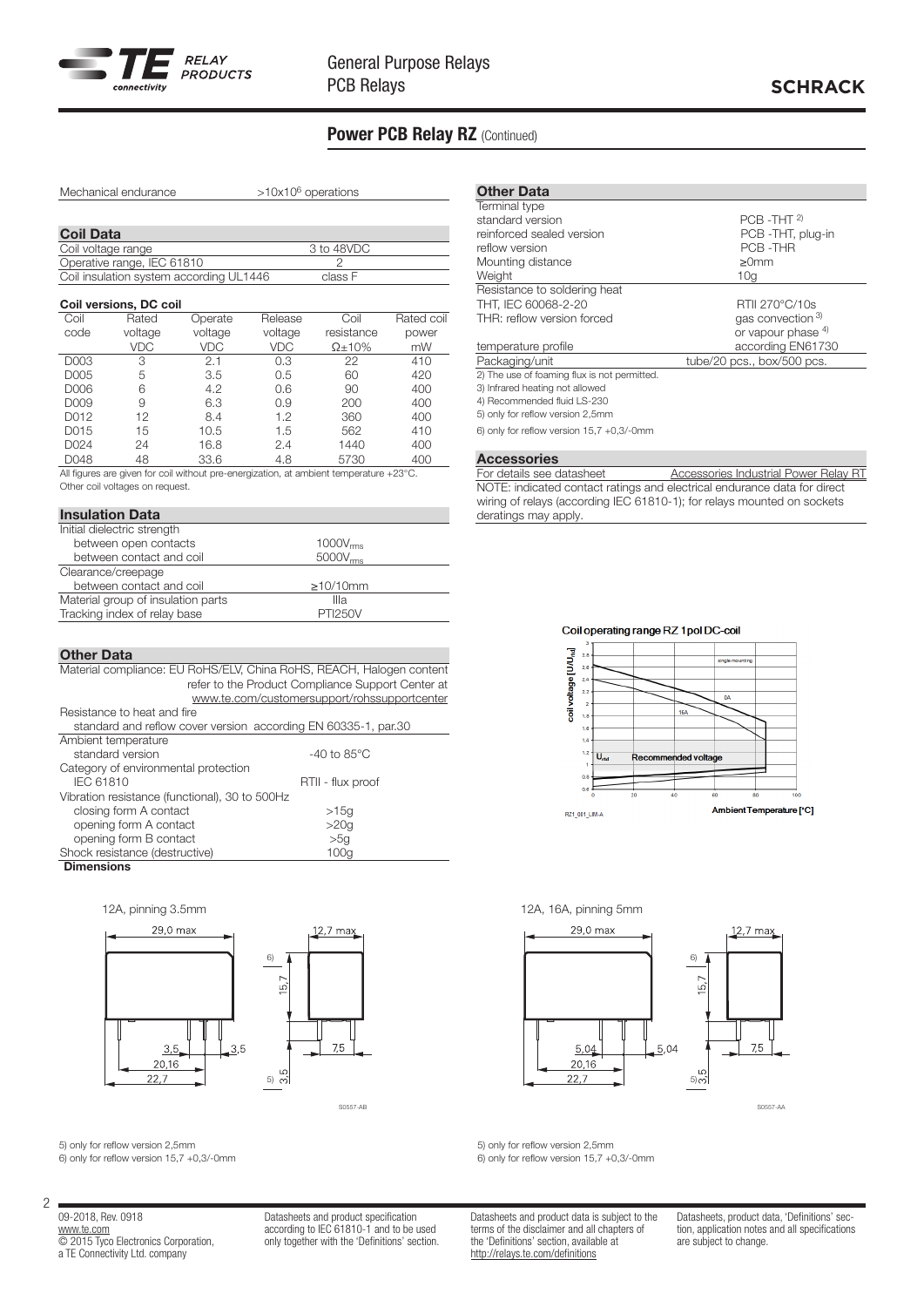

# Power PCB Relay RZ (Continued)

## PCB layout / terminal assignment

Bottom view on solder pins







S0163-BG

S0163-BH



Recommended pcb hole for manual mounting:  $Ø1.3mm$ 

For automated mounting please ask for detailed drawing.



S0163-BC

S0163-BD















S0163-BE



|                         |       | <b>Product code structure</b>                  |    | <b>RZ</b><br>-D012<br>$-1C$<br>$\bf{0}$<br>3<br>Typical product code<br>4               |
|-------------------------|-------|------------------------------------------------|----|-----------------------------------------------------------------------------------------|
| <b>Type</b>             |       |                                                |    |                                                                                         |
| <b>Version</b>          |       | <b>RZ</b> Power PCB Relay RZ                   |    |                                                                                         |
|                         | 0     | standard version                               | R. | reflow version (only with AgNi contacts and reinforced cover)                           |
| <b>Version</b>          |       |                                                |    |                                                                                         |
|                         |       | 3.5mm pinning, 12 A                            | 3  | 5mm double pinning, 16 A                                                                |
|                         |       | 5mm pinning, 12 A                              | H  | High Performance 5mm double pinning, 16 A                                               |
|                         |       | <b>Contact configuration</b>                   |    |                                                                                         |
|                         |       | <b>1A</b> 1 form A (1 NO) contact              |    | <b>1C</b> 1 form C (1 CO) contact                                                       |
| <b>Contact material</b> |       |                                                |    |                                                                                         |
|                         |       | 4 AgNi 90/10                                   |    | $3$ AgSnO <sub>2</sub>                                                                  |
| <b>Coil version</b>     |       |                                                |    |                                                                                         |
|                         |       | Coil code: please refer to coil versions table |    |                                                                                         |
| <b>Cover version</b>    |       |                                                |    |                                                                                         |
|                         | blank | standard (hot-stamped)                         |    | <b>R</b> reinforced flux proof (epoxy) and Plug-In capable (only AgNi contact versions) |
|                         |       |                                                |    |                                                                                         |

09-2018, Rev. 0918 www.te.com **COLOGO ELECTRONICS** Corporation, a TE Connectivity Ltd. company

Datasheets and product specification according to IEC 61810-1 and to be used only together with the 'Definitions' section. Datasheets and product data is subject to the terms of the disclaimer and all chapters of the 'Definitions' section, available at http://relays.te.com/definitions

Datasheets, product data, 'Definitions' section, application notes and all specifications are subject to change.

3